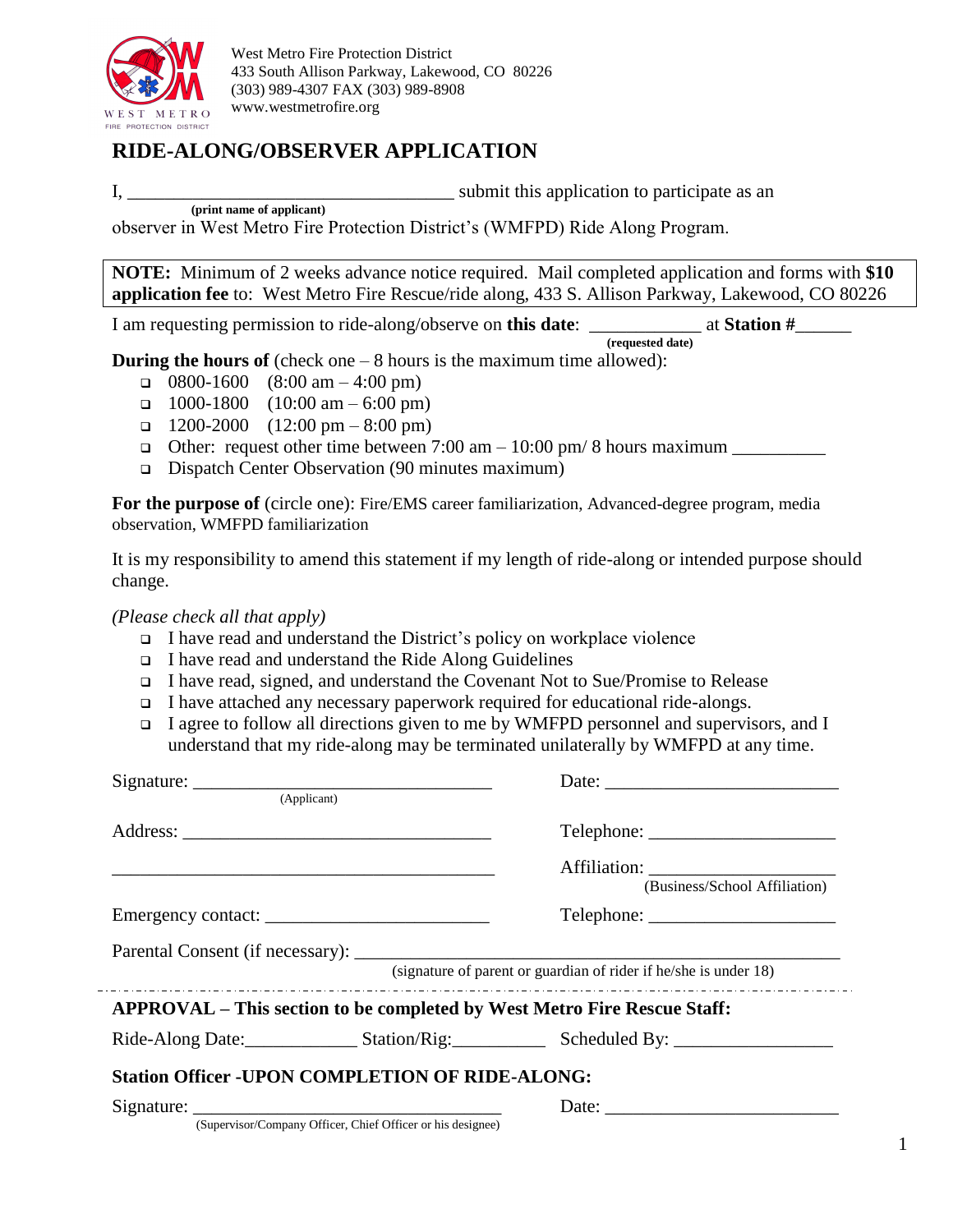

# **West Metro Fire Rescue Background Check Release**

Please complete the following information for the required background check.

All information will be kept strictly confidential.

| knowledge.          |  | convictions, and traffic citations as necessary. The above information is correct to the best of my | In consideration of my application for employment, I give West Metro Fire Rescue permission to check<br>my personal background and references and to conduct other background checks such as arrest records, |
|---------------------|--|-----------------------------------------------------------------------------------------------------|--------------------------------------------------------------------------------------------------------------------------------------------------------------------------------------------------------------|
|                     |  |                                                                                                     |                                                                                                                                                                                                              |
|                     |  |                                                                                                     |                                                                                                                                                                                                              |
|                     |  |                                                                                                     |                                                                                                                                                                                                              |
| Date: $\frac{1}{2}$ |  |                                                                                                     |                                                                                                                                                                                                              |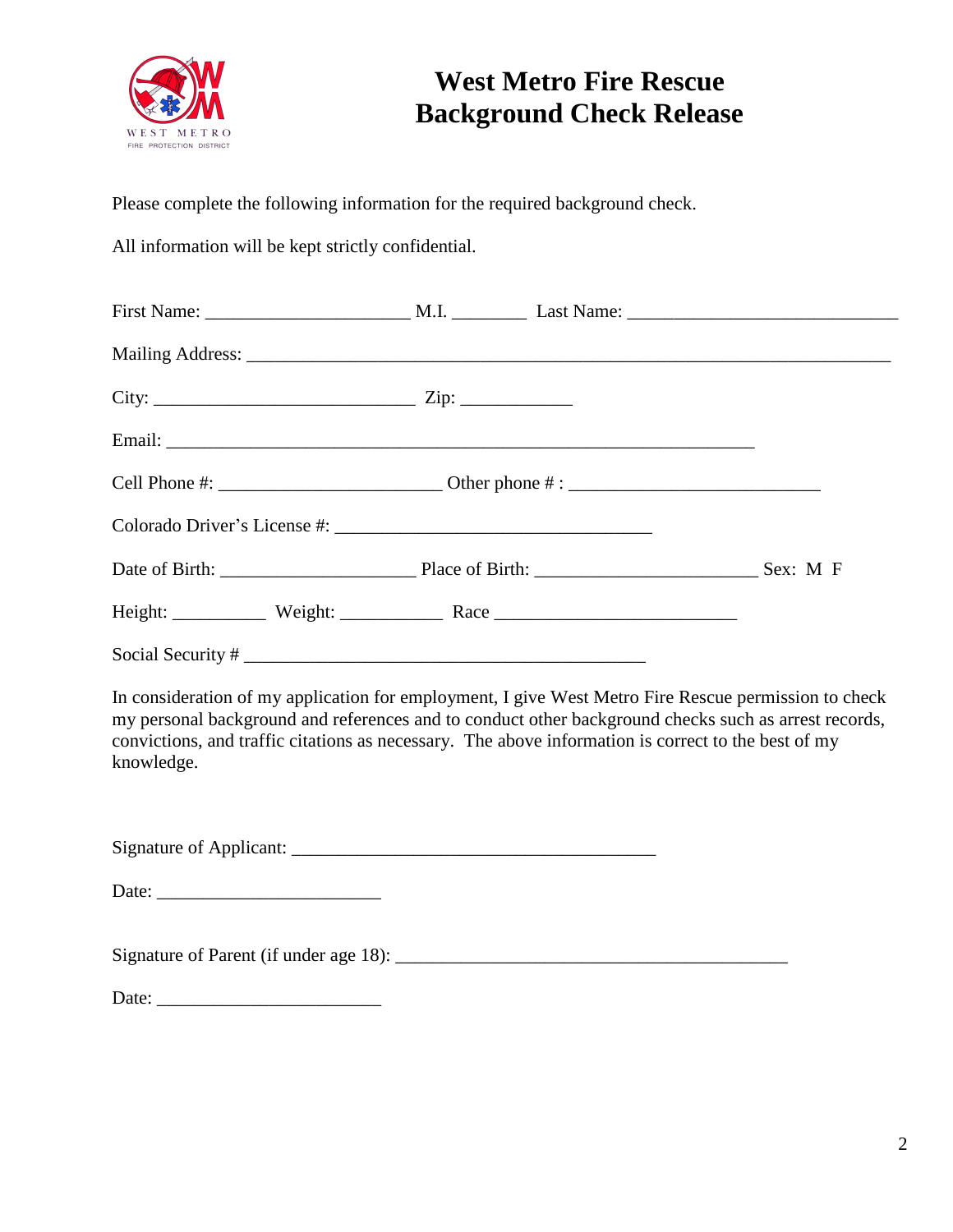

#### **WEST METRO FIRE PROTECTION DISTRICT RIDE-ALONG PROGRAM** *COVENANT NOT TO SUE, PROMISE TO RELEASE, INFORMATION RELEASE UNDERSTANDING*

IN CONSIDERATION of permission which I have received to accompany firefighters of the WEST METRO FIRE PROTECTION DISTRICT of Lakewood, Colorado, in the course of his/her or their duty, I, the undersigned do by present release of the WEST METRO FIRE PROTECTION DISTRICT, its officer, firefighters and employees from any and all liability, claims, demands, actions and causes of action which I may hereafter have on account of any and all injuries and damage to me or my property, or my death, arising out of or related to any happening or occurrence while I am accompanying any officer or firefighter of the WEST METRO FIRE PROTECTION DISTRICT on duty or incident thereto, and for the same consideration, I promise to release, and covenant not to sue the said Fire Protection District and the said persons, and agree to forever hold them and each of them harmless from any such liability, claims, demands, actions or causes of action.

The terms hereof shall be of full force and effect on the date hereof and on any other occasion when I may hereafter accompany any WEST METRO FIRE PROTECTION DISTRICT officer or firefighter.

I have read and understand the conditions of this program as stated above and hereby voluntarily assume all risk of loss, damage to me or to my property, including death, which may be sustained while or incidental to accompanying one or more WEST METRO FIRE PROTECTION DISTRICT members while on duty.

This release and agreement shall be binding upon me, any of my heirs, executors, administrators, personal representatives and assigns, and shall inure to the benefit of the said Fire Protection District, officers, and members herein designated, and their heirs, executors, administrators, personal representatives, assigns and successors in office.

| Dated this ______ day of |           | Signature     |  |
|--------------------------|-----------|---------------|--|
| <b>Printed Name</b>      | Telephone | Date of Birth |  |
|                          |           |               |  |

Address

#### **PARENTS OR GUARDIANS CONSENT FOR PERSONS UNDER 18 YEARS OF AGE**

I/we, the undersigned, represent that I/we are the legally appointed or natural guardian/guardians of the above person who is under the age of 18 years; that he/she has signed the within and foregoing document with our full knowledge and consent; and that I/we join in the execution of the same and agree to the terms thereof and do hereby bind myself/ourselves and independently agree to the same terms and provisions for myself/ourselves and my/our heirs, executors, personal representatives, and assigns.

Signature Date

\_\_\_\_\_\_\_\_\_\_\_\_\_\_\_\_\_\_\_\_\_\_\_\_\_\_\_\_\_\_\_\_\_\_\_\_ \_\_\_\_\_\_\_\_\_\_\_\_\_\_\_\_\_\_\_\_\_\_\_\_\_

\_\_\_\_\_\_\_\_\_\_\_\_\_\_\_\_\_\_\_\_\_\_\_\_\_\_\_\_\_\_\_\_\_\_\_\_\_\_\_\_\_\_\_ \_\_\_\_\_\_\_\_\_\_\_\_\_\_\_\_\_\_\_\_\_\_\_\_\_\_\_\_\_\_ Address Telephone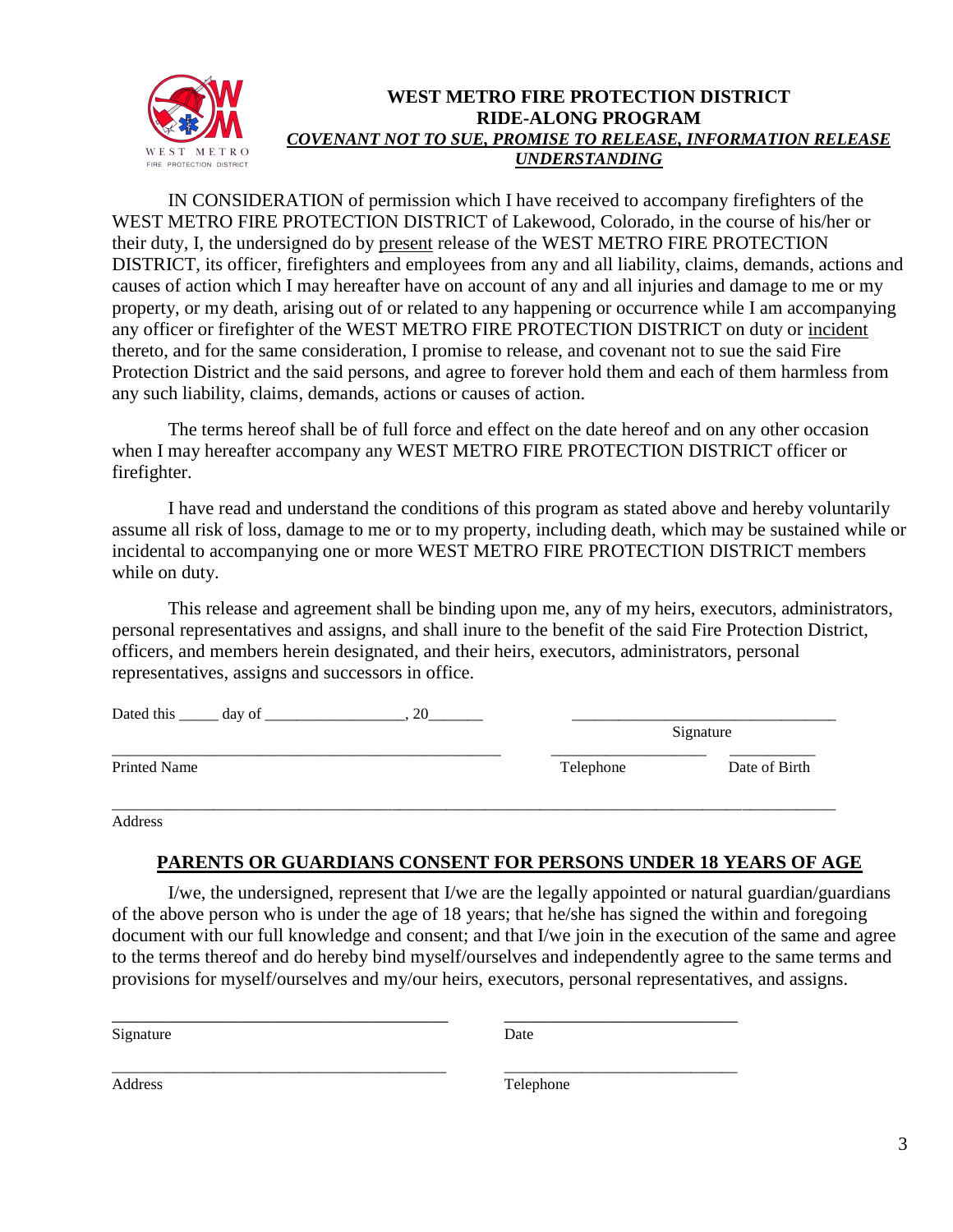

## **WEST METRO FIRE PROTECTION DISTRICT RIDE-ALONG PROGRAM WORKPLACE VIOLENCE/PROFESSIONAL CONDUCT**

To: All Citizens and Ride-Along Applicants:

The West Metro Fire Protection District is committed to a safe, healthy, productive workplace for all its employees, citizens and guests. Our policy is to maintain a work environment that is free from intimidation, harassment, threats and hostile or violent acts of any kind. West Metro will not tolerate threatening, intimidating or hostile behavior; verbal or physical abuse; weapons and ammunition possession or use (excluding Fire Investigators) on company property or performing company business; vandalism; arson; or any other act against a person which is detrimental to the safety and welfare of others or their property. Violation of this notice may result in dismissal from the Ride-Along Program, at the officer's discretion.

*Printed name of Applicant*

\_\_\_\_\_\_\_\_\_\_\_\_\_\_\_\_\_\_\_\_\_\_\_\_\_\_\_\_\_\_\_\_\_\_\_\_\_

\_\_\_\_\_\_\_\_\_\_\_\_\_\_\_\_\_\_\_\_\_\_\_\_\_\_\_\_\_\_\_\_\_\_\_\_\_ \_\_\_\_\_\_\_\_\_\_\_\_\_\_\_\_\_\_\_\_\_\_\_ *Signature of Applicant Date*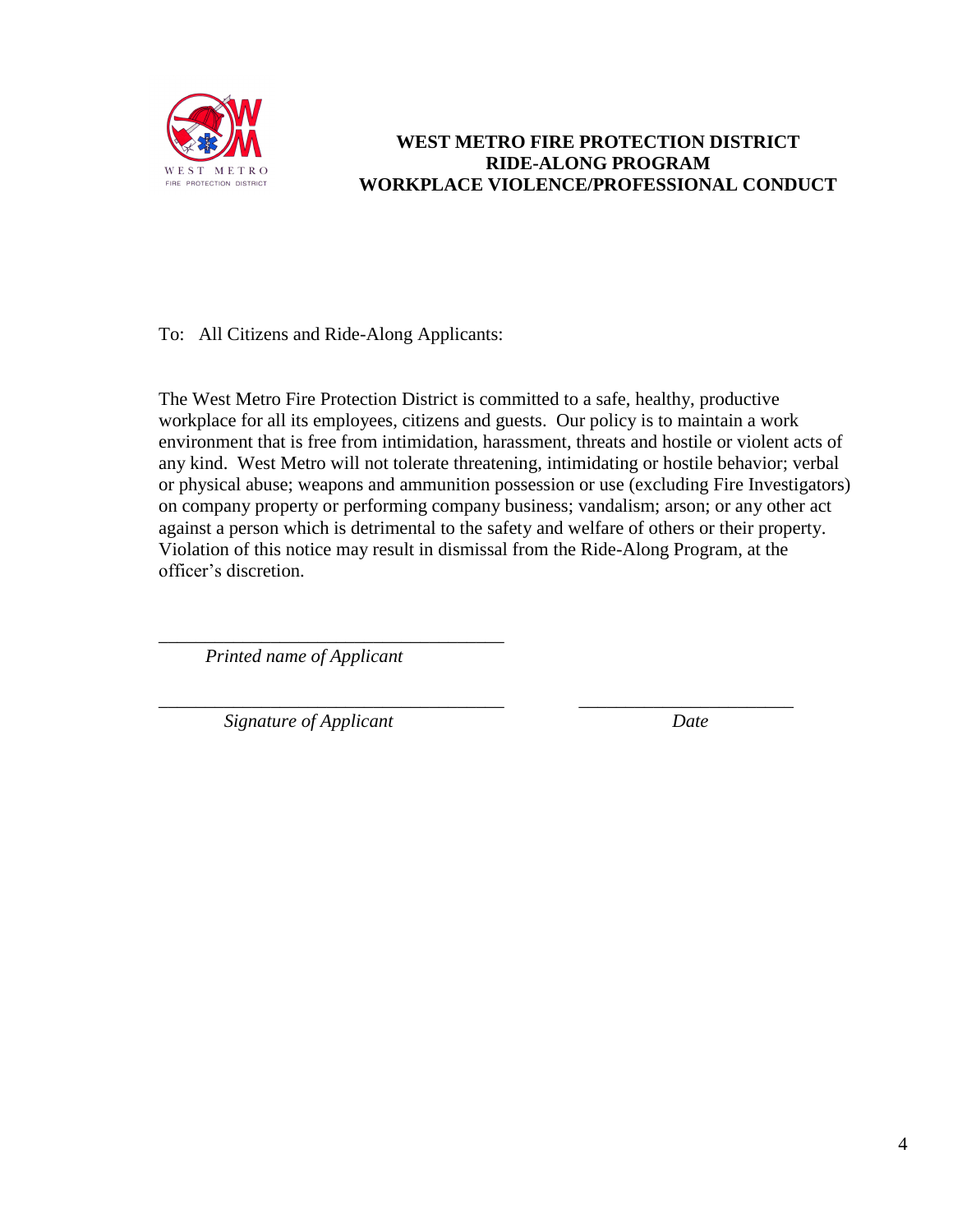

## **WEST METRO FIRE PROTECTION DISTRICT RIDE-ALONG GUIDELINES**

#### **By signing this document, you are agreeing to all of these Guidelines for Observers:**

- 1. Observers must arrive at the designated station or location 15 minutes prior to the scheduled time the ride-along is to begin. If you are unable to make the scheduled time, you shall call Dispatch, (303) 969-0245, in advance to notify WMFR of your estimated arrival time or cancellation. Two days notice of cancellation is suggested. Observers who do not show up for their scheduled time and do not contact Dispatch will not be permitted to reschedule a ride-along.
- 2. Every attempt will be made to keep you at the station where you were scheduled; however, operational changes may require you be reassigned for the day.
- 3. Dress appropriately for the fire service work environment. This will mean dark trousers, leather boots/dark-colored shoes, and short/long-sleeve shirts. All clothing should be clean and proper personal hygiene maintained. Observers shall wear clothing that does not contain offensive language, logos, graphics or pictures. You will be required to wear an Observer Safety Vest and/or identification during the ride-along period. Observers shall avoid wearing jewelry (wedding rings and watches are okay) during the ride-along.
- 4. Complete all paperwork in advance (Ride Along Application, Covenant Not to Sue/Promise to Release) and bring these forms with you on the day of the ride-along. You must turn in this paperwork to the officer on duty before you'll be allowed on the apparatus.
- 5. Be prepared. Bring all equipment you expect to use that day, including pens/pencils, lists of questions, paper, weather-appropriate clothing, educational materials, etc.
- 6. Report to the Company Officer/firefighter, introduce yourself, and describe the level of your fire and EMS training, if any. Let the officer know if you have specific needs or areas where you would like to observe.
- 7. You are a guest at the station. If you would like to eat with the on-duty crew, please inform the Company Officer. Crews share expenses for lunch and dinner. Please bring your meals or money (about \$10) to purchase food or buy into the station meals. You will be expected to clean up after yourself.
- 8. Observers shall abide by all rules and regulations of the District.
- 9. Observers will not be permitted to perform any acts other than observation. Exceptions for advanced-degree program participants will be arranged by the Training Division.
- 10. Observers will be required to stay in the common/public areas of the fire station and shall not be allowed into private crew quarters.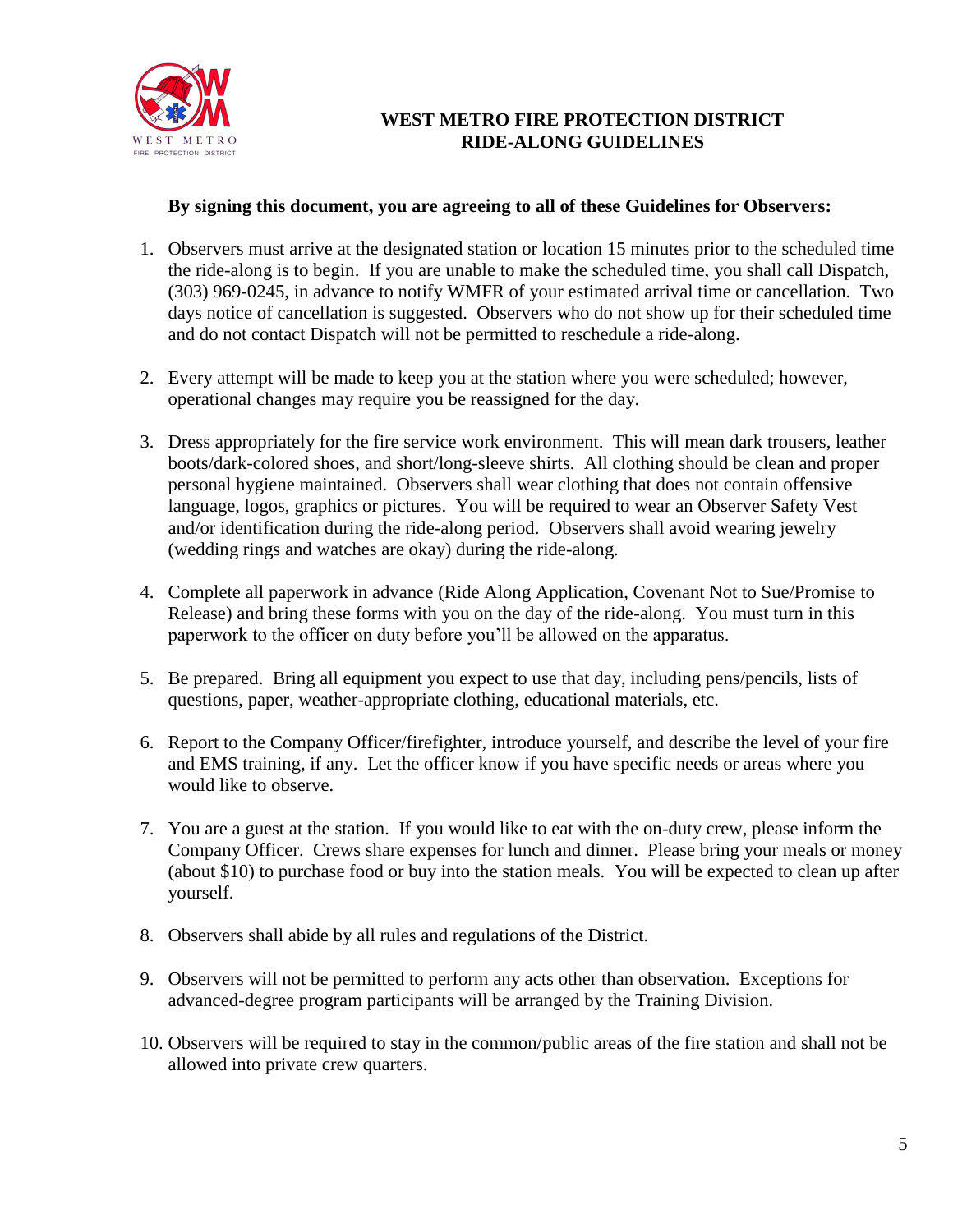- 11. Observers will not be permitted to take pictures or to make video or audiotapes unless authorized by a District Chief, Public Information Officer, or designee. The PIO, with assistance from legal counsel, shall have the authority to review any photos, video, or audiotapes taken by an observer to ensure the privacy of a patient or victim. Specific guidelines for photographers will be explained and agreed to by the PIO and photographer prior to the ride-along.
- 12. Company officers may ask observers to leave the station at any time for good reason.
- 13. While responding to routine or emergency runs, the company officer has the discretion to ask the observer to remain in the District apparatus until the situation can be assessed and/or the safety of the observer can be ensured. Observers are expected to follow the command of the company officer. When the company officers are in command of a multi-apparatus response, the observer should report to incident command and may become the responsibility of the on-scene PIO until such time the company officer can resume the observer ride-along responsibilities.
- 14. Observers are reminded that, in the eyes of the public, they are with and therefore a part of WMFR, and are to conduct themselves at all times in a manner that will not bring discredit to the District. Observers will be briefed on issues of medical confidentiality by the company officer and will be expected to respect the privacy of all parties and their families.
- 15. At no time are observers allowed to enter a private residence. You will be asked to remain on the fire apparatus.
- 16. Observers will be required to sign a Covenant Not to Sue/Promise to Release form, read a copy of the Workplace Violence Policy, and complete the Ride-Along/Observer Application prior to being allowed to participate.

| Signature of Ride-along/Observer applicant | Date |  |
|--------------------------------------------|------|--|